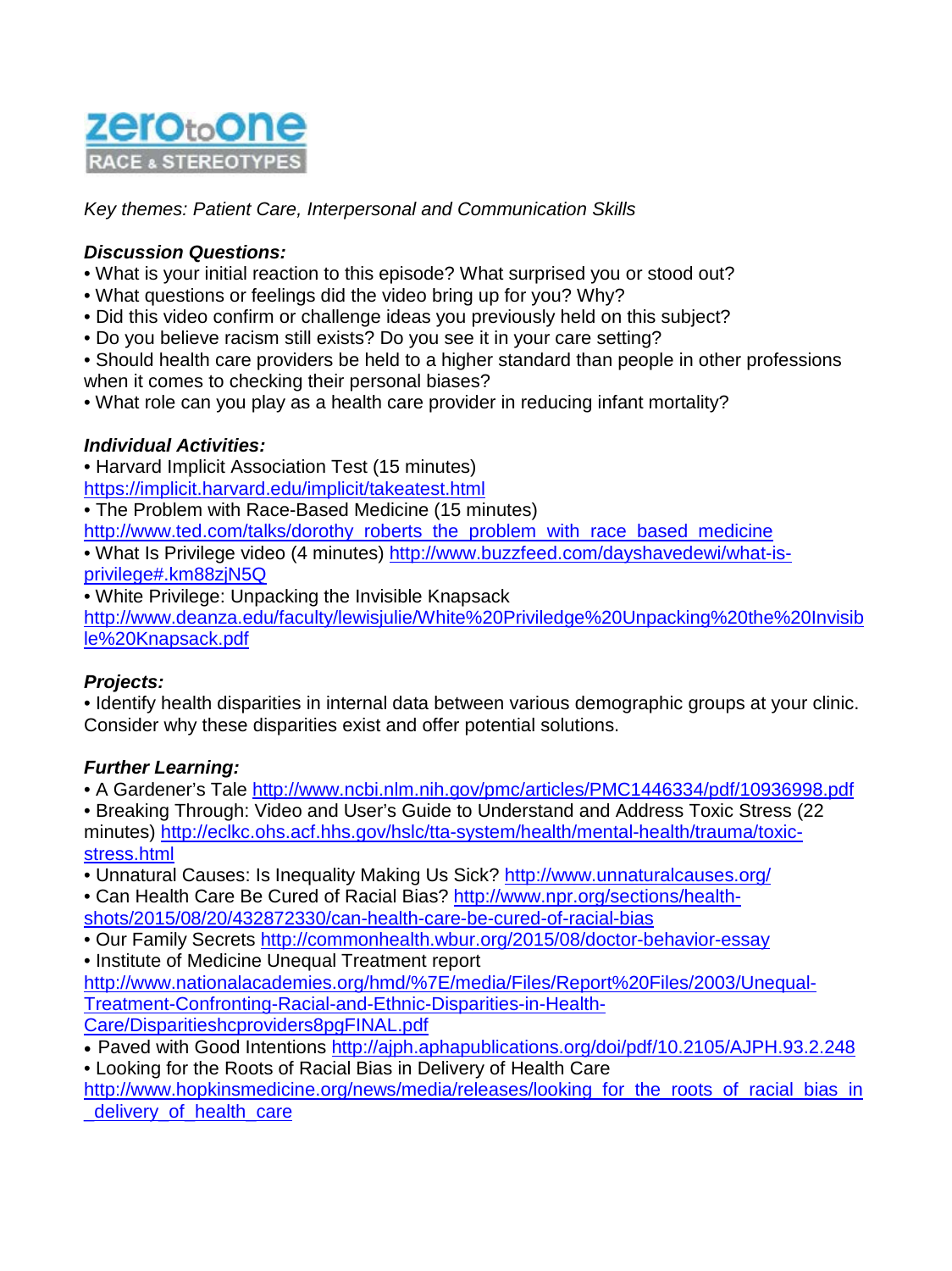

*Key themes: Patient Care, Professionalism, Systems-Based Practice* 

### *Discussion Questions:*

• What is your initial reaction to this episode? What surprised you or stood out?

• Look up the Federal Poverty Guidelines. Could you make a living at or below these limits? What budget choices would you make differently? What would you do if you had an emergency that required additional funds?

• "Being poor is a full-time job." What does that quote mean to you?

• What could health care organizations do differently to better serve low-income patients? What could you do as a member of your organization?

#### *Group Activities:*

• Bridges Out of Poverty (see "Hidden Rules" on page 21) [http://www.ahaprocess.com/wp](http://www.ahaprocess.com/wp-content/uploads/2013/08/Study-Guide-Bridges-Out-of-Poverty.pdf)[content/uploads/2013/08/Study-Guide-Bridges-Out-of-Poverty.pdf](http://www.ahaprocess.com/wp-content/uploads/2013/08/Study-Guide-Bridges-Out-of-Poverty.pdf)

• Policy Discussion- Get in touch with the KU School of Medicine lobbyist and invite this person to discuss Kansas health care funding with the group. Discuss how funding choices are likely to influence health disparity in Kansas.

#### *Individual Activities:*

• TED Talk- Rebecca Onie, co-founder of Health Leads (17 minutes) <http://www.tedmed.com/talks/show?id=7397&play=true>

• Fill out a Medicaid application or interview a patient about their experience applying for Medicaid.

• Budget your grocery spending within the SNAP monthly food stamp allotment.

• Map the bus route from your residence to the clinic and see how long it would take you to arrive.

• Call your own clinic and try to make an appointment as a Medicaid patient.

# *Projects:*

• Identify patients' insurance type at their first visit and at what week in their pregnancy they came in for their first appointment.

#### *Further Learning:*

• What Poverty Does to the Young Brain [http://www.newyorker.com/tech/elements/what](http://www.newyorker.com/tech/elements/what-poverty-does-to-the-young-brain?mbid=social_twitter)[poverty-does-to-the-young-brain?mbid=social\\_twitter](http://www.newyorker.com/tech/elements/what-poverty-does-to-the-young-brain?mbid=social_twitter)

• Women and Poverty in America [https://www.legalmomentum.org/women-and-poverty](https://www.legalmomentum.org/women-and-poverty-america)[america](https://www.legalmomentum.org/women-and-poverty-america)

• Ideal Medical Care movement [http://www.idealmedicalcare.org](http://www.idealmedicalcare.org/)

• U.S. Health Care from a Global Perspective (7 minute podcast available) [http://www.commonwealthfund.org/publications/issue-briefs/2015/oct/us-health-care-from-a](http://www.commonwealthfund.org/publications/issue-briefs/2015/oct/us-health-care-from-a-global-perspective)[global-perspective](http://www.commonwealthfund.org/publications/issue-briefs/2015/oct/us-health-care-from-a-global-perspective)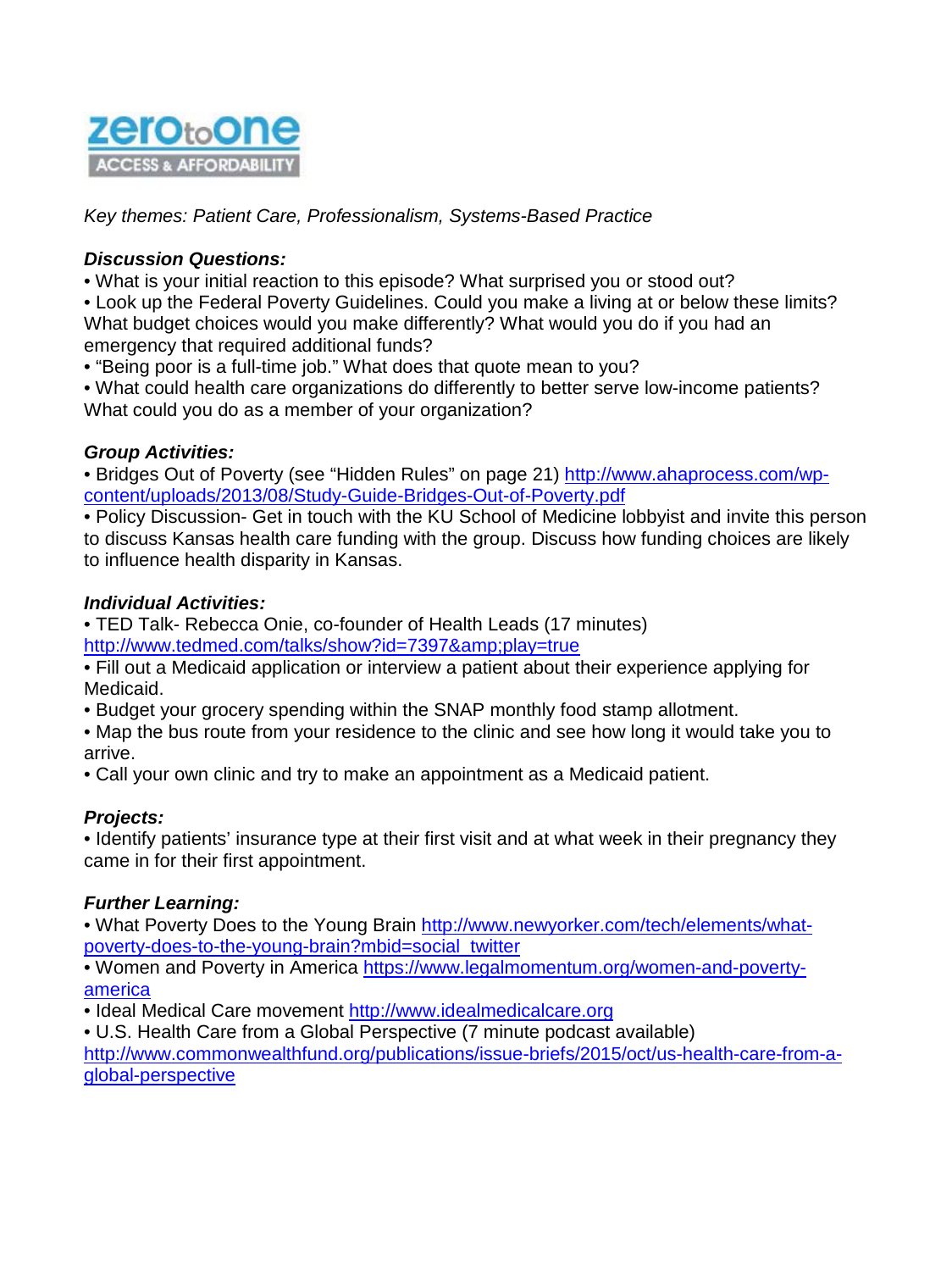

*Key themes: Interpersonal & Communication Skills, Professionalism, Systems-Based Practice* 

## *Discussion Questions:*

• What is your initial reaction to this episode? What surprised you or stood out?

• Whose job is it to care for a mother's mental and emotional needs after a miscarriage or infant loss?

• Think about the interaction La'Shae describes between her and her healthcare providers. What are some other ways that situation could have been handled? What would you have done as La'Shae's doctor?

• How do you deal with your own emotional responses after a patient's death?

• Do you think better self-care among physicians might lend to better support for patients? What are some ways you and your colleagues could improve your self-care after emotionally trying work days?

• Do you know what resources are available in your community for patients struggling with loss and grief? What about for health care providers?

• What is the process at your organization for connecting bereaved patients and their families with community resources and support?

## *Individual Activities:*

• Trauma Workers Find Solace in Pause that Honors Life after Death (4 minutes) [http://www.npr.org/sections/health-shots/2015/09/27/443104073/trauma-workers-find-solace](http://www.npr.org/sections/health-shots/2015/09/27/443104073/trauma-workers-find-solace-in-a-pause-that-honors-life-after-a-death)[in-a-pause-that-honors-life-after-a-death](http://www.npr.org/sections/health-shots/2015/09/27/443104073/trauma-workers-find-solace-in-a-pause-that-honors-life-after-a-death)

• If you know a woman in your personal life who has lost a baby, ask whether you can talk with her about that experience. If so, inquire about how healthcare providers did and did not facilitate her bereavement.

• Attend or volunteer for an event at KIDS Network or a similar organization in your community. [http://www.kidsks.org](http://www.kidsks.org/)

# *Projects:*

• Identify mothers who are receiving referrals for bereavement services at your hospital or clinic. Look closely for trends and service gaps.

#### *Further Learning:*

• Mother Matters<http://www.mothermatters.ca/resources/essays3.html>

• The Compassionate Friends- Supporting Family after a Child Dies

[http://www.compassionatefriends.org/brochures/stillbirth\\_miscarriage\\_and\\_infant\\_death.aspx](http://www.compassionatefriends.org/brochures/stillbirth_miscarriage_and_infant_death.aspx) • How Doctors Cope with Death<http://www.ncbi.nlm.nih.gov/pmc/articles/PMC2082912/>

• In Practice: Dealing with Death [http://www.physicianspractice.com/articles/practice-dealing](http://www.physicianspractice.com/articles/practice-dealing-death)[death](http://www.physicianspractice.com/articles/practice-dealing-death)

• Caring for Oneself to Care for Others: Physicians and their Self-care <http://www.ncbi.nlm.nih.gov/pmc/articles/PMC3974630/>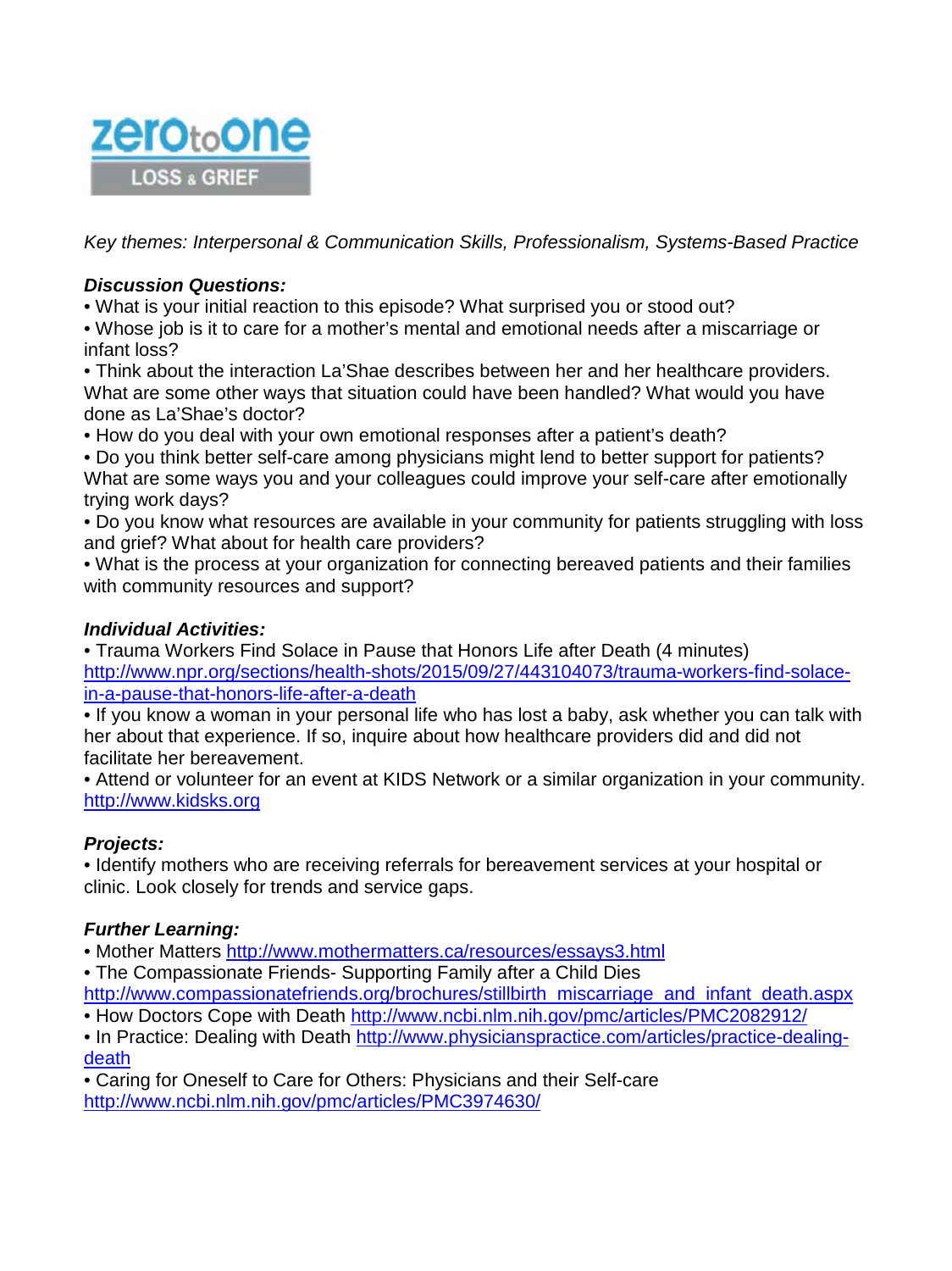

*Key themes: Patient Care, Interpersonal and Communication Skills* 

### *Discussion Questions:*

• What is your initial reaction to this episode? What surprised you or stood out?

• How often do you give your patients the opportunity to ask questions? Do you think you give them adequate time to formulate questions and respond?

• Do you think your patients know the right questions to ask? How can you help them understand what they need to know?

• What do you think your patients do when they receive conflicting information from you and another source, such as a family member or other health professional?

• Some providers leave their phones with a staff member while in appointments. What other strategies could you use to give your undivided attention to patients during appointments?

#### *Individual Activities:*

• Berkeley Emotional Intelligence Quiz (10 minutes) [http://greatergood.berkeley.edu/ei\\_quiz/](http://greatergood.berkeley.edu/ei_quiz/)

#### *Group Activities:*

• Select a topic on which pregnant women may need more education. As a group, write two pages or less on that topic at or below an 8th grade reading level. Discuss whether or not you were able to adequately explain the topic.

#### *Further Learning:*

• Ask Me 3<http://www.npsf.org/default.asp?page=askme3>

• 15-Minute Visits Take Toll on Doctor-Patient Relationship [http://khn.org/news/15-minute](http://khn.org/news/15-minute-doctor-visits/)[doctor-visits/](http://khn.org/news/15-minute-doctor-visits/)

• Speaking and Interruptions During Primary Care Office Visits

<http://www.ncbi.nlm.nih.gov/pubmed/?term=Rhoades%2C%2B2001%2C%2Bprimary%2Bcare> • Doctor-Patient Communication: A Review

<http://www.ncbi.nlm.nih.gov/pmc/articles/PMC3096184/>

• Effective Communication [http://www.helpguide.org/articles/relationships/effective](http://www.helpguide.org/articles/relationships/effective-communication.htm)[communication.htm](http://www.helpguide.org/articles/relationships/effective-communication.htm)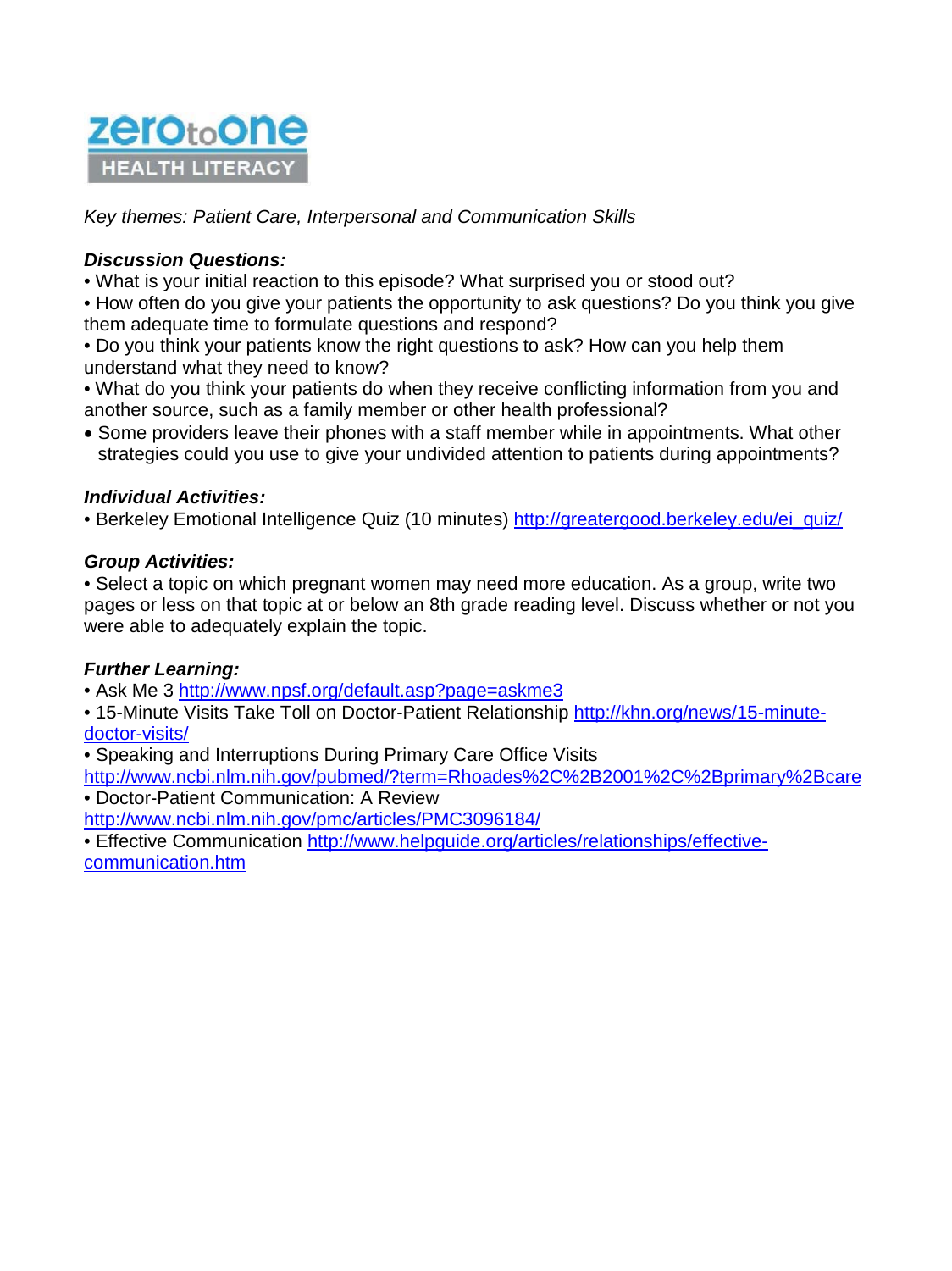

*Key Themes: Patient Care, Professionalism* 

### *Discussion Questions:*

• What is your initial reaction to this episode? What surprised you or stood out?

• Aarika expressed that she wants her doctors to know more about her. What do you think she means by that?

• How well would you say you know your patients? Would you say that you have good quality relationships with them?

• 51% of women in the U.S. have experienced at least one traumatic event in their lives. 13% of women have experienced at least three traumatic events

(http://www.socialworktoday.com/archive/exc\_012014.shtml). How should providers respond, knowing that they are talking to many women everyday who have experienced trauma?

• How can you integrate both Evidence-Based Practice and Patient-Centered Care in your practice?

• Do you think that patients feel valued at your practice? Why or why not? What could you do to make a difference?

## *Individual Activities:*

• Adverse Childhood Experiences Quiz (3 minute quiz + 8 minute news story) [http://www.npr.org/sections/health-shots/2015/03/03/377569539/even-some-doctors-fear](http://www.npr.org/sections/health-shots/2015/03/03/377569539/even-some-doctors-fear-these-10-questions)[these-10-questions](http://www.npr.org/sections/health-shots/2015/03/03/377569539/even-some-doctors-fear-these-10-questions)

• TED Talk- Abraham Verghese: A Doctor's Touch (18 minutes) [https://www.ted.com/talks/abraham\\_verghese\\_a\\_doctor\\_s\\_touch?nolanguage=en%23t-](https://www.ted.com/talks/abraham_verghese_a_doctor_s_touch?nolanguage=en%23t-331233)[331233](https://www.ted.com/talks/abraham_verghese_a_doctor_s_touch?nolanguage=en%23t-331233)

• Breaking Through: Video and User's Guide to Understand and Address Toxic Stress (22 minutes) [http://eclkc.ohs.acf.hhs.gov/hslc/tta-system/health/mental-health/trauma/toxic](http://eclkc.ohs.acf.hhs.gov/hslc/tta-system/health/mental-health/trauma/toxic-stress.html)[stress.html](http://eclkc.ohs.acf.hhs.gov/hslc/tta-system/health/mental-health/trauma/toxic-stress.html)

# *Group Activities:*

• After completing the ACE quiz above, discuss what it might be like to experience childhood trauma as a person of privilege and as a person at risk of health disparities. What are the challenges for each of these people?

# *Further Learning:*

• Trauma Informed Care [http://www.traumainformedcareproject.org](http://www.traumainformedcareproject.org/)

• To Head Off Trauma's Legacy, Start Young [http://www.npr.org/sections/health](http://www.npr.org/sections/health-shots/2015/03/09/377569414/to-head-off-traumas-legacy-start-young)[shots/2015/03/09/377569414/to-head-off-traumas-legacy-start-young](http://www.npr.org/sections/health-shots/2015/03/09/377569414/to-head-off-traumas-legacy-start-young)

• 15-Minute Visits Take Toll on Doctor-Patient Relationship [http://khn.org/news/15-minute](http://khn.org/news/15-minute-doctor-visits/)[doctor-visits/](http://khn.org/news/15-minute-doctor-visits/)

• The Doctor-Patient Relationship<http://www.ncbi.nlm.nih.gov/pmc/articles/PMC1496871/>

• Tips on Building Doctor-Patient Relations

[http://www.aafp.org/dam/AAFP/documents/medical\\_education\\_residency/fmig/tips\\_relationshi](http://www.aafp.org/dam/AAFP/documents/medical_education_residency/fmig/tips_relationships.pdf) [ps.pdf](http://www.aafp.org/dam/AAFP/documents/medical_education_residency/fmig/tips_relationships.pdf)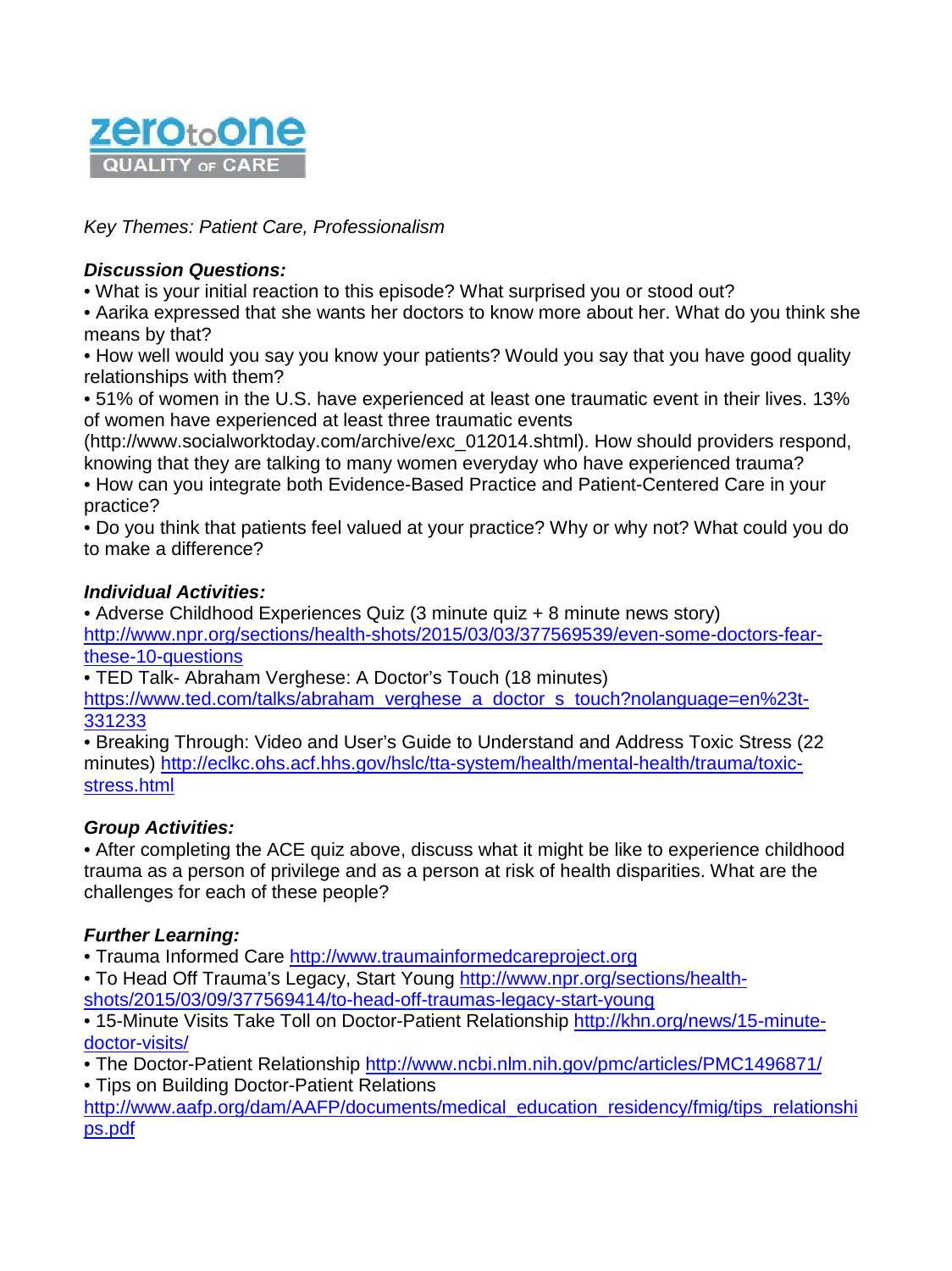

### *Discussion Questions:*

• What is your initial reaction to this episode? What surprised you or stood out?

• What are the specific environmental and social barriers that pregnant mothers might face in rural Kansas? How much do these barriers resemble the barriers that pregnant mothers face in urban areas?

• Consider the economy and industry common to rural areas in Kansas. How do these factors affect the health of rural communities?

• What barriers do rural providers face that are unique to their environment?

• The doctors in this clip discussed the difficulty of being the only available physician of their specialties in a very wide radius. How does this impact their practice? What strategies might help them to operate in this environment?

• How might self-care differ for providers in rural areas?

• Consider the challenges and rewards to practicing in a small community.

#### *Individual Activities:*

• Assess your risk for job burnout and build at least one self-care activity into your daily routine. <http://www.mayoclinic.org/healthy-lifestyle/adult-health/in-depth/burnout/art-20046642?pg=1> • Research opportunities available for health practitioners in rural Kansas.

#### *Group Activities:*

• Do research as a group to find out about poverty levels and health disparities in Southeast Kansas and other rural Kansas areas.

#### *Further Learning:*

• Rural Disease Response Should Differ from Urban Areas

<http://www.khi.org/news/article/study-rural-disease-response-should-differ-urban-a> • Quotes on Poverty from Chanute, KS [http://www.dailykos.com/story/2015/04/27/1380660/-](http://www.dailykos.com/story/2015/04/27/1380660/-Chanute-Kansas-Families-Tell-Brownback-No-One-Chooses-to-be-Poor-Demands-End-of-Ridicule) [Chanute-Kansas-Families-Tell-Brownback-No-One-Chooses-to-be-Poor-Demands-End-of-](http://www.dailykos.com/story/2015/04/27/1380660/-Chanute-Kansas-Families-Tell-Brownback-No-One-Chooses-to-be-Poor-Demands-End-of-Ridicule)**[Ridicule](http://www.dailykos.com/story/2015/04/27/1380660/-Chanute-Kansas-Families-Tell-Brownback-No-One-Chooses-to-be-Poor-Demands-End-of-Ridicule)**